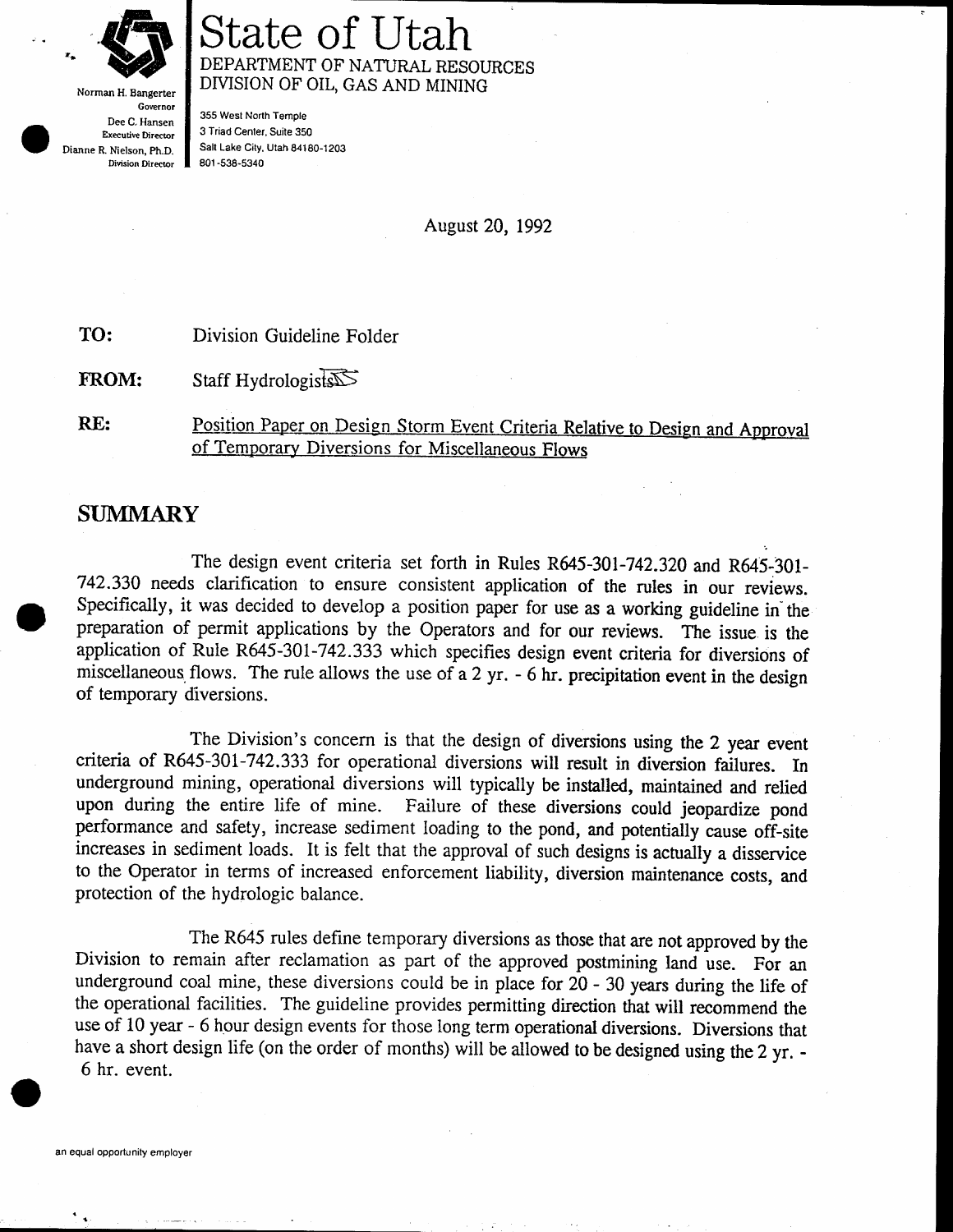Page 2 Outline 2-Year Event August 20, 1992

### Guideline Diversion Design Event Criteria

### I. STATEMENT OF RULES

The applicable rules are presented as an attachment to this paper for reference to aid in the discussion and development of the working guideline (Attachment C). In summary, the current R645 rules and the Federal CFR rules are essentially identical with regard to the use of 2 year return period events for the design of temporary diversions of miscellaneous flows. The "old" UMC rules clarified the use of the 2 year event with the following language: "However, temporary diversions designed to divert runoff from sediment ponds must be designed and constructed to pass safely the peak runoff from a 10-year, 24 hour precipitation event." In other words, the intent of the rule was to ensure that all flows diverted away from a sediment pond were controlled by diversions able to pass flows consistent with the pond design (10 year, 24 hour event). The R645 rules did not specifically retain this language, but rules providing for consistent, prudent, standard engineering practice would still incorporate this philosophy.

#### Current Rules (R645-301, ET. SEQ.):

- 732.300. Diversions. All diversions will be constructed and maintained to comply with the requirements of R645-301-742.100 and R645-301-742.300.
- 742.300. Diversions.
- 742.314. The Division may specify additional design criteria for diversions to meet the requirements of R645-301-742.300.
- 742.330. Diversion of Miscellaneous Flows.
- 742.331. Miscellaneous flows, which consist of all flows except for perennial and intermittent streams, may be diverted away from disturbed areas if required or approved by the Division. Miscellaneous flows will include ground-water discharges and ephemeral streams.
- The requirements of R645-301-742.312.2 will be met when the temporary and permanent diversions for miscellaneous flows are designed so that the combination of channel, bank and floodplain configuration is adequate to 742.333.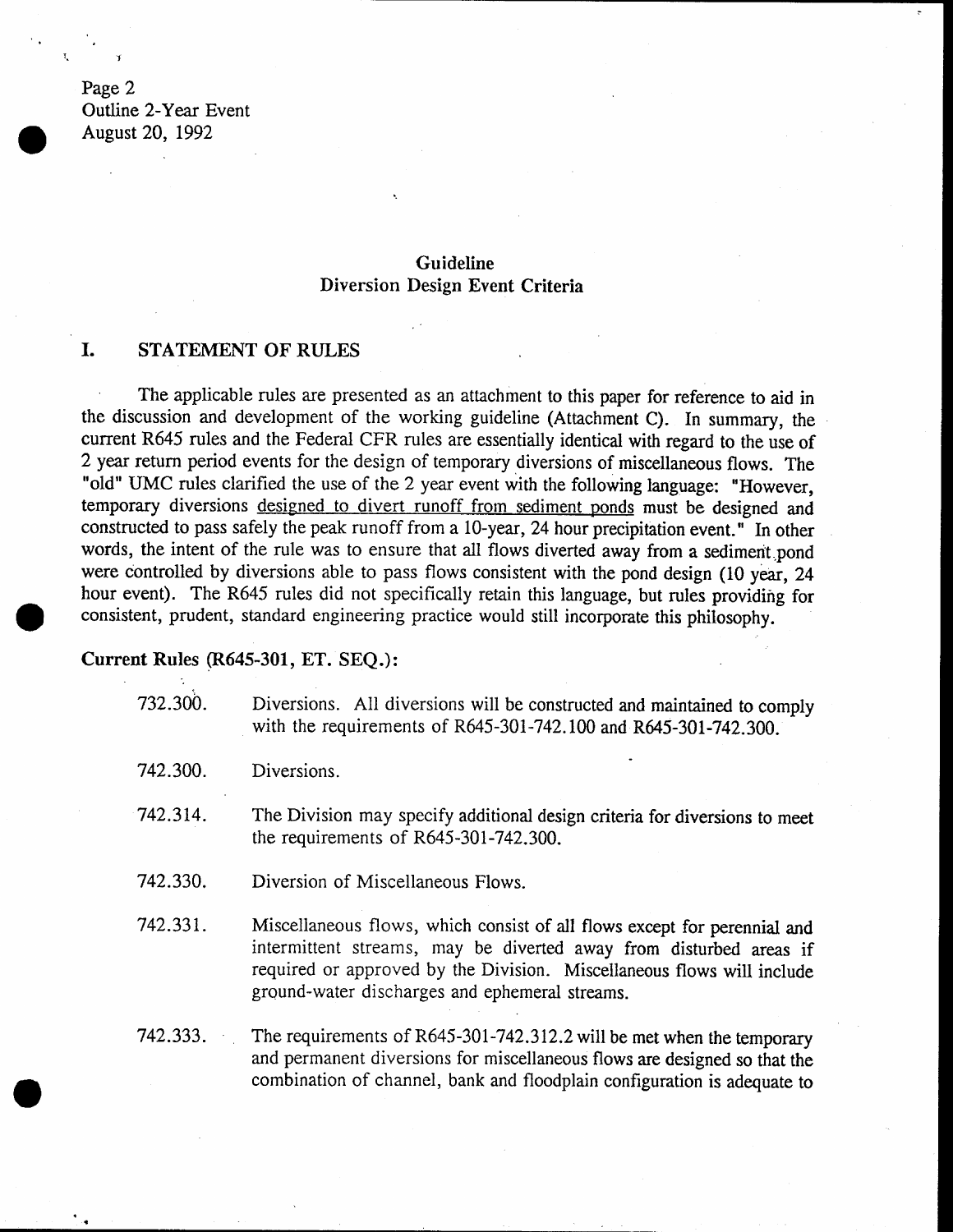Page 3 Outline 2-Year Event August 20, 1992

I

l. <sup>1</sup>

pass safely the peak runoff of a 2-year, 6-hour precipitation event for a temporary diversion and a 10-year, 6-hour precipitation event for a permanent diversion.

:

#### FEDERAL RULES

Sec. 817.43 Diversions.

(2) The diversion and its appurtenant structures shall be designed, located, constructed, and maintained to--

(i) Be stable;

(ii) Provide protection against flooding and resultant damage to life and property;

(iii) Prevent, to the extent possible using the best technology currently available, additional contributions of suspended solids to streamflow outside the permit area; and

(iv) Comply with all applicable local, Slate, and Federal laws and regulations, '

(4) The regulatory authority may specify additional design criteria for diversions to meet the requirements of this Section.

(c) Diversion of miscellaneous flows. (1) Miscellaneous flows, which consist of all flows except for perennial and intermittent streams, may be diverted away from disturbed areas if<br>required or approved by the regulatory authority. Miscellaneous flows shall include required or approved by the regulatory authority. ground-water discharges and ephemeral streams.

(2) The design, location, construction, maintenance, and removal of diversions of miscellaneous flows shall meet all of the performance standards set forth in Paragraph (a) of this Section.

(3) The requirements of Paragraph  $(a)(2)(ii)$  of this Section shall be met when the temporary and permanent diversions for miscellaneous flows are designed so that the combination of channel, bank and flood-plain configuration is adequate to pass safely the peak runoff of <sup>a</sup> 2-year, 6-hour precipilation event for a temporary diversion and a l0-year, 6-hour precipitation event for a permanent diversion.

#### II. LEGISLATTVE HISTORY AND RULE INTENT

In the preamble to SMCRA, diversion design event criteria is not discussed specifically. The preamble discussion centers around the fact that the hydrologic balance regulations are:

> "structured on the premise that the applicant for a permit will research and understand the hydrologic balance in the mine plan and adjacent areas prior to mining, as well as understand the potential impacts of mining on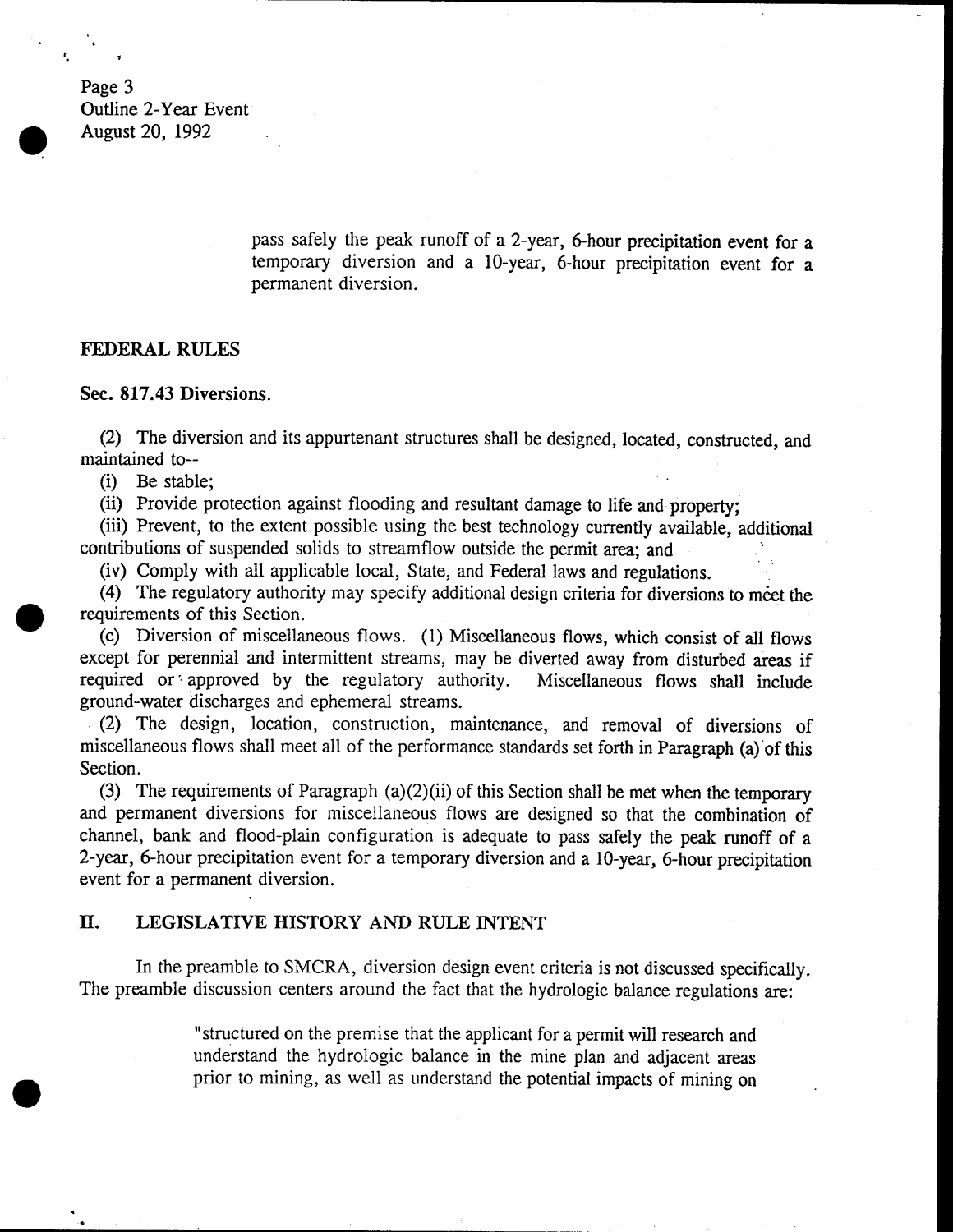Page 4 Oufline 2-Year Event August 20, 1992

> that balance, so that operations are planned and conducted to minimize disturbances to the hydrologic balance both on-site and off-<br>site." 44 CFR 14902 March 13, 1979

According to 48 CFR 43956, Federal Register, September 26, 1983, a discussion on diversions was presented. A complete copy of this section is attached. Diversions are specified in Sections  $816.43(a) - 816.43(a)$  and  $817.43(c) - 817.43(c)$ .

> "Paragraph  $816.43(a)(2)$  and  $817.43(a)(2)$  requires that the design, location, construction, maintenance, and use of the diversion and its appurtenant structures will ensure stability; provide protection against flooding and resultant damage to life and property; prevent additional contributions of suspended solids to streamflow outside the permit area;  $\ldots$   $\mathbf{u}$ .

The key words here are design, stability, and protection against flooding.

#### **General Requirements**

Section 816.43(a)(3) and 817.43(a)(3) provides authority to the regulatory authority (RA) to "specify additional design criteria for diversions." Diversion as discussed in this context continues to reflect diversions as a means of diverting un-regulated water away from a regulated mine site. Specifically, the discussion mentions pre-existing flows, undisturbed flows, and flows from mines abandoned prior to May 3, 1978

#### Diversion of Perennial and Intermittent Streams

Section 816.43(b) and 817.43(b) covers diversions of perennial and intermittent streams. This refers to stream channel diversions in the mine area. Designs for these segments reflect channel configurations similar to those existing above and below the channel in question and do not affect the design of diversions for disturbed areas.

#### Diversions of Miscellaneous Flows

Section 816.43(c) and 817.43(c) governs diversions of miscellaneous flows. Disturbed area diversions would fall under this category. A discussion in the June 25, 1982, Federal Register indicates that an operator is required to design diversions to prevent flooding to life and property. This proposed rule states:

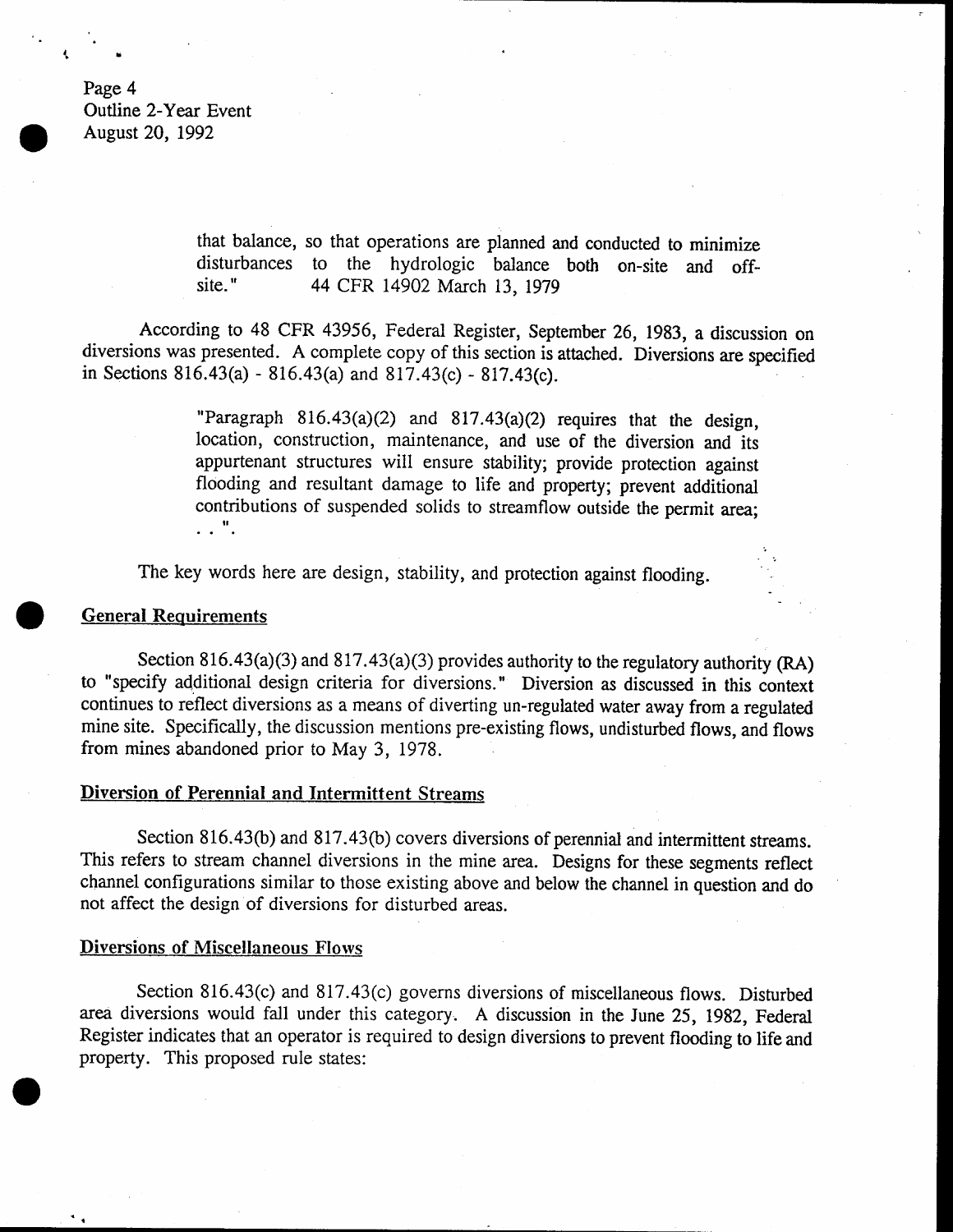Page 5 Outline Z-Year Event August 20, 1992

> "Proposed rule 816.41(f)(2)(iii) and 817.41(f)(2)(iii) would also provide the operator flexibility in meeting the flooding, life and property damage requirements of proposed rule 816.41(f)(i)(B) and 817.41(f)(i)(B). This flexibility is available under the condition that the operator voluntarily choose to design temporary and permanent diversions to handle the 2year, 24-hour and the 10-year, 24-hour events for temporary and permanent diversions, respectively. OSM anticipates that this will encourage sound engineering practices while reducing the cost of designing and constructing diversions by allowing local needs to govern their size.

This discussion shows that the intent of the law in 1982, was to provide design criteria to reduce flooding; damage to life and property; to reduce additional contributions of suspended solids to streamflow outside the permit area; and to protect the hydrologic balance in and adjacent to the permit area. The rules that were promulgated reflect the 2-year, 6-hour event and not the originally proposed Z-year 24-hour event.

\_

The final rules provide the RA with sufficient authority to address environmental concerns with respect to miscellaneous flows without necessitating the listing of limitations as previously was the case. It also provides the RA authority to specify design criteria specific to a particular regional climate and topography and expected diversion design life,

#### Ш. TECHNICAL DISCUSSION

#### $\underline{a}$ Probability Theory and Utah Diversions

The objective of this section is to present the basis of probability theory used in risk analysis for the selection of an appropriate design event return period. A summary of example design events typical to Utah operations is presented.

The selection of an event to be used for the design of a given structure incorporates three concepts: 1) life of the structure (design life), 2) level of acceptable risk, and 3) recurrence interval for the event. Given any two of these values allows calculation of the third. Most often the return period is the unknown to be determined. This will be the focus of this discussion. Implicit in the risk level selection are economic factors (i.e. costs to repair and mitigate environmental damage/loss of life, costs to replace structure, costs associated with loss of use of structure). Once the design life of the structure and the level of risk are determined, the recumence interval of the design event can be calculated. The formulas for this calculation are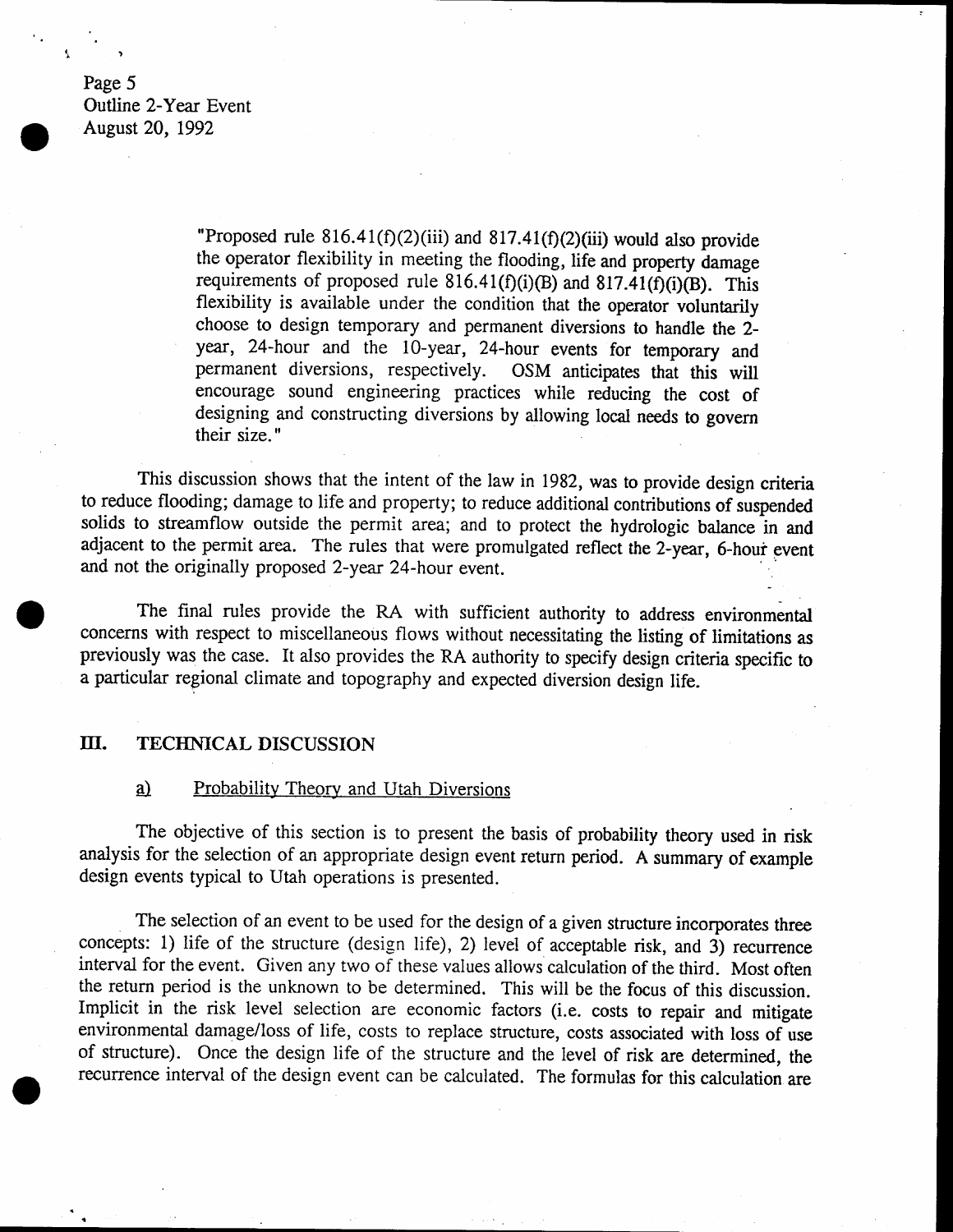Page 6 Outline 2-Year Event August 20, 1992

 $\mathcal{I}_{\mathcal{A}}$ 

founded in basic probability theory unrelated to hydrologic factors. The formula for the calculation of the recurrence interval with design life and risk level given is as follows:

$$
Tr = \frac{1}{1 - (1 - J)^{1/n}}
$$

where:  $Tr = \text{average recurrence period for event with};$  $J =$  probability of occurrence  $n =$  design life in years

It is important to remember the correct interpretation of the recurrence interval. The recurrence interval of an event is the average period within which a given event will be equaled or exceeded. The selection of an acceptable risk level incorporates many factors including potential loss of life, downstream values, replacement costs, and regulatory issues. The Division will approve the use of design events less than the 10 year event for temporary or short term structures (usually access roads, construction staging areas, etc.)

To illustrate the concept of this evaluation, the following table presents return periods for projects with design lives of 2 years and 15 years for different risk levels:

| Chance of Patient |               |               |  |
|-------------------|---------------|---------------|--|
| Design Life:      | 30 percent    | 50 percent    |  |
| 2 years           | 7 year event  | 2 year event  |  |
| 15 years          | 43 year event | 23 year event |  |

Chance of Failure

The design life of the structure has a large role in the design event selection. A temporary structure, such as a culvert in an ephemeral channel for an exploration road to be used for a period less than a year, will have a relatively low recurrence interval for a given risk Ievel when compared to more long term structures used for life of mine. A surface mine with temporary diversions constructed and reclaimed at relatively frequent intervals will utilize less stringent design events than those for most underground mine operations where structures are more long-term for the operational areas. These factors should all be considered when selecting the design event. The Division cautions operators against simply selecting the minimum design events specified in the regulations, those events may not meet the long term needs of the project or provide adequate protection of the project investment and downstream Yalues.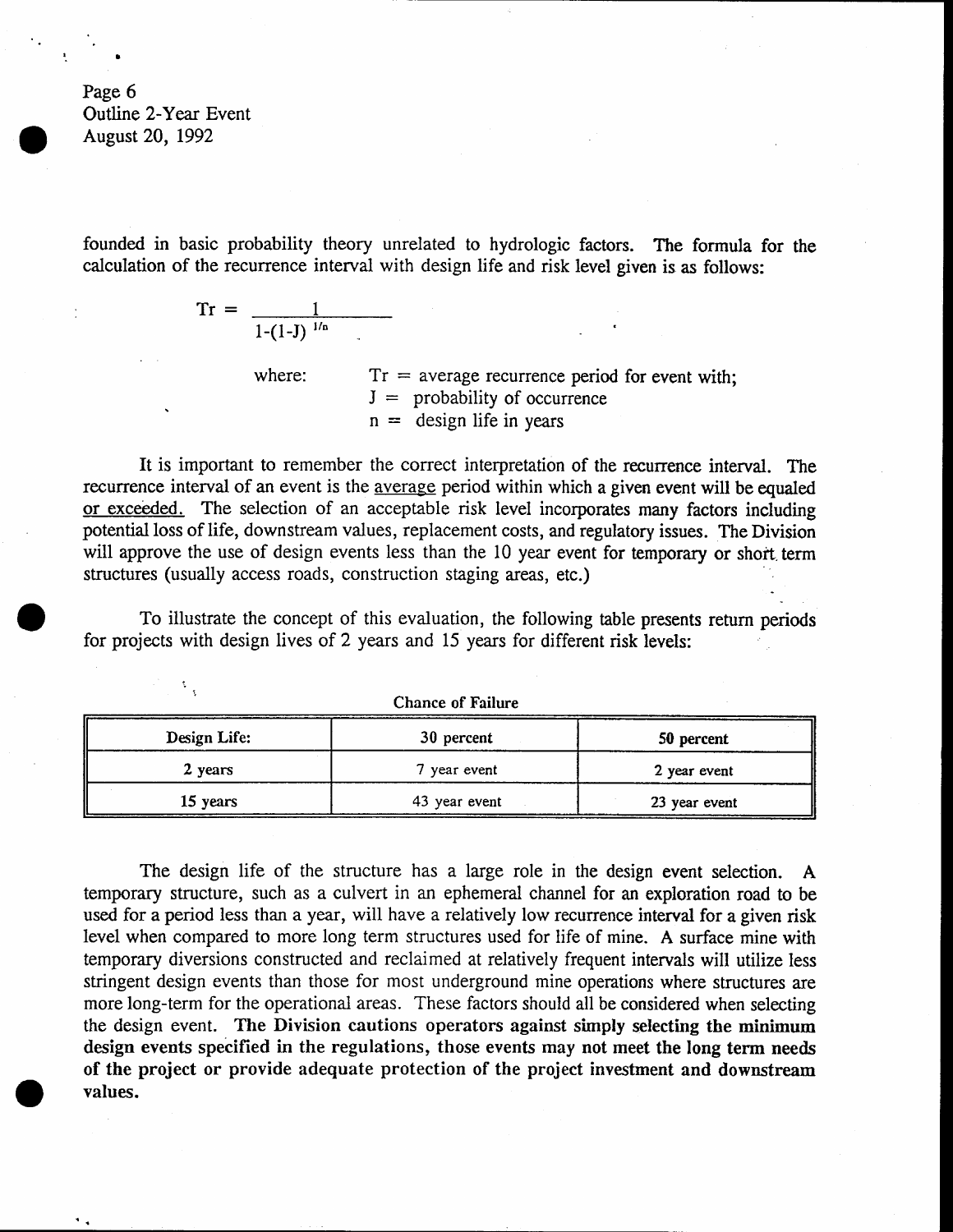Page 7 Outline 2-Year Event August 20, 1992

I

I

#### b) Sensitivity Analysis of Different Design Event Criteria and Peak Flows

Precipitation data used in the runoff calculations for this paper were obtained from Estimated Return Periods For Short Duration Precipitation in Utah (DOGM files). The Clear Creek gaging station was chosen because it is an upland site and its proximity to a coal mine. Also of concern was a site subject to precipitation events that would significantly exceed the initial abstraction of the assumed watershed(s). Storm recurrence intervals, durations and the associated precipitation are:

| <b>Precipitation Event</b> | <b>Total Precipitation From Event</b> |  |
|----------------------------|---------------------------------------|--|
| 2 year 6 hour              | 1.04 inches                           |  |
| 10 year 6 hour             | 1.55 inches                           |  |
| 25 year 6 hour             | 1.88 inches                           |  |
| 100 year 6 hour            | 2.29 inches                           |  |

In order to perform runoff calculations, it was necessary to assume certain watershed characteristics. The following values were chosen as a best estimate of an "average" disturbed and undisturbed watershed encountered by coal mines in Utah. The time of concentration is not an assumed value, but rather, a value calculated from all the other parameters. Time of concentration is a constant for all calculations, so it is included here. Watershed characteristics are:

| Disturbed Watershed Characteristics         |  |
|---------------------------------------------|--|
| Hydraulic Length $= 500$ feet               |  |
| Curve Number $(CN) = 88$                    |  |
| Slope $(S) = 4\% = 2.3^{\circ}$             |  |
| Area $(A) = 5$ acres                        |  |
| Manning's " $n'' = .03$                     |  |
| Time of Concentration $(T_c) = .1155$ hours |  |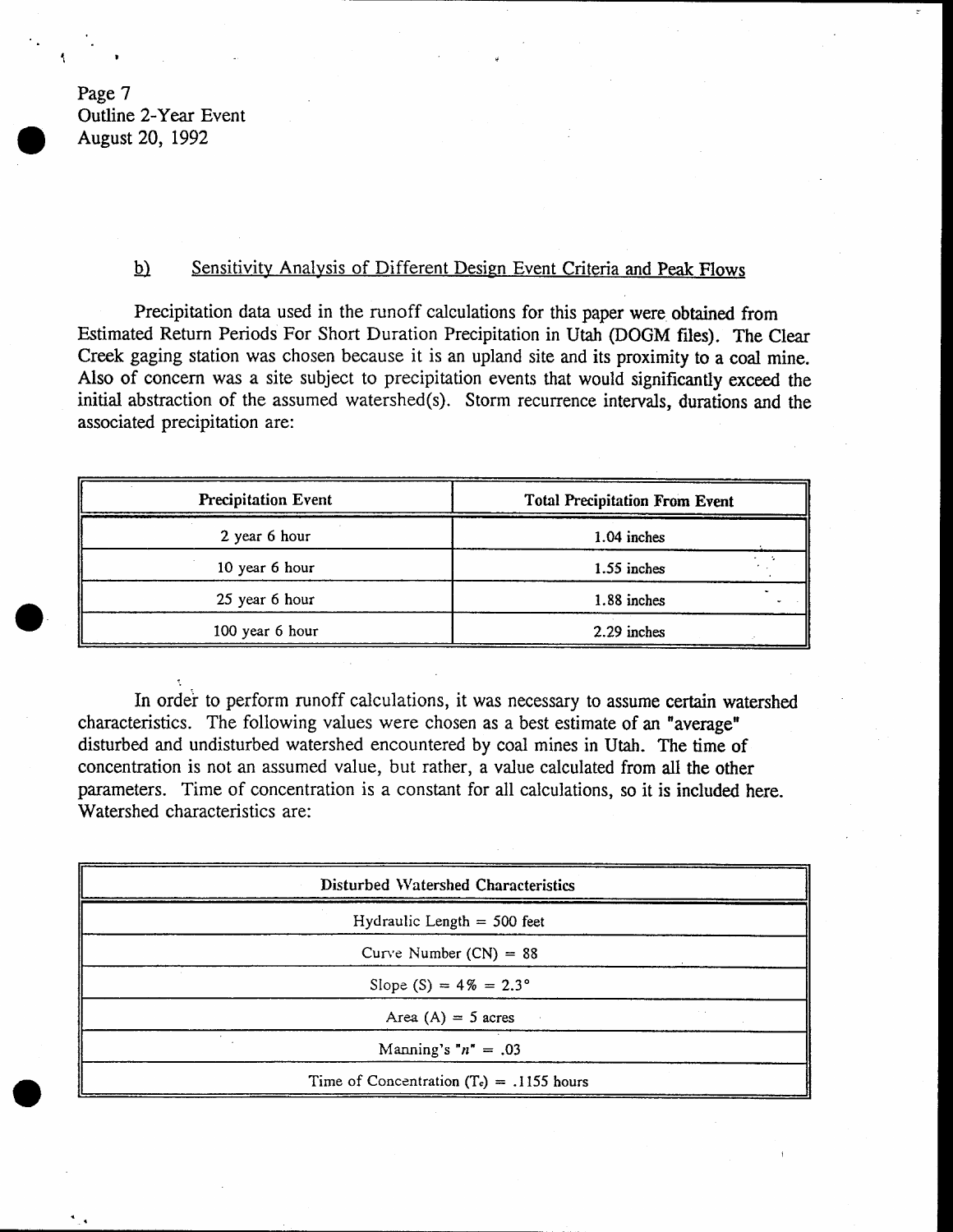Page 8 Oufline 2-Year Event August 20, 1992

| <b>Undisturbed Watershed Characteristics</b> |  |
|----------------------------------------------|--|
| Hydraulic Length $= 1200$ feet               |  |
| Curve Number $(CN) = 75$                     |  |
| Slope (S) = $45\% = 24^{\circ}$              |  |
| Area $(A) = 30$ acres                        |  |
| Manning's " $n'' = .03$                      |  |
| Time of Concentration $(T_c) = .1061$ hours  |  |

Given the precipitation data and watershed characteristics listed above, runoff calculations using the Division's Peak Flow program (Hawkins, et. al) yielded the following values for the disturbed watershed:

|                                 |                          | Disturbed Watershed Peak Flows |                          |                          |
|---------------------------------|--------------------------|--------------------------------|--------------------------|--------------------------|
| Recurrence Interval<br>Duration | 2 year<br>6 hour         | 10 year<br>6 hour              | 25 year<br>6 hour        | 100 year<br>6 hour       |
| <b>Runoff Depth</b>             | $0.2763$ in.             | $0.6178$ in.                   | $0.8695$ in.             | 1.2036 in.               |
| Initial Abstraction             | $0.2727$ in.             | $0.2727$ in.                   | $0.2727$ in.             | $0.2727$ in.             |
| Peak Flow<br>Time To Peak       | $1.23$ cfs<br>$2.53$ hrs | $2.86$ cfs<br>$2.53$ hrs       | $4.04$ cfs<br>$2.51$ hrs | $5.57$ cfs<br>$2.51$ hrs |

while the undisturbed watershed values are:

| Undisturbed Watershed Peak Flows |                          |                          |                          |                           |
|----------------------------------|--------------------------|--------------------------|--------------------------|---------------------------|
| Recurrence Interval<br>Duration  | 2 year<br>6 hour         | 10 year<br>6 hour        | 25 year<br>6 hour        | 100 year<br>6 hour        |
| <b>Runoff Depth</b>              | $0.0376$ in.             | $0.1850$ in.             | $0.3238$ in.             | 0.5316 in.                |
| Initial Abstraction              | $0.6667$ in.             | $0.6667$ in.             | $0.6667$ in.             | $0.6667$ in.              |
| Peak Flow<br>Time To Peak        | $0.47$ cfs<br>$6.01$ hrs | $3.53$ cfs<br>$2.55$ hrs | $7.76$ cfs<br>$2.53$ hrs | $13.95$ cfs<br>$2.53$ hrs |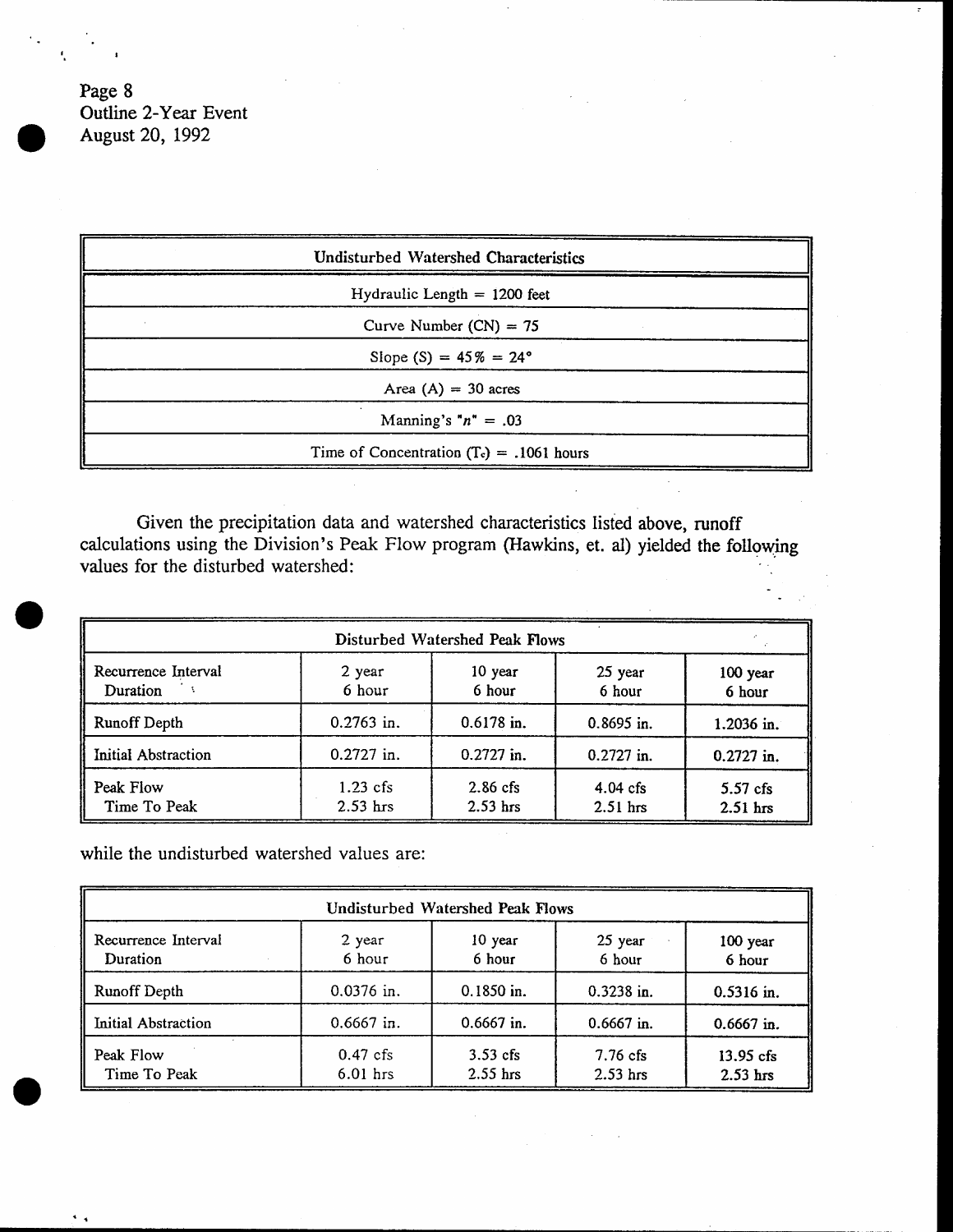Page 9 Outline Z-Year Event August 20, 1992

### c) Impact of Different Design Event Flows on Channel Size.

Using the peak flow values generated, typical diversions to handle the design event are designed. For disturbed diversions, it was assumed that the bottom width would be one (1) foot; left and right side slopes would be 2:1; Manning's " $n$ " equal to 0.03; and a channel' slope of 0.04. Using the Open Channel Flow Module (Haestad Methods), it was the possible to solve for the minimum channel depth. The table below does not contain any considerations for freeboard. Minimum channel depths are:

| Minimum Channel Depth for Disturbed Area Diversions |                  |                   |                   |                    |
|-----------------------------------------------------|------------------|-------------------|-------------------|--------------------|
| Recurrence Interval<br>Duration                     | 2 year<br>6 hour | 10 year<br>6 hour | 25 year<br>6 hour | 100 year<br>6 hour |
| Peak Flow To Pass                                   | $1.23$ cfs       | $2.86$ cfs        | $4.04$ cfs        | $5.57$ cfs         |
| Channel Depth                                       | $0.26$ feet      | $0.40$ feet       | $0.47$ feet       | $0.55$ feet        |

For undisturbed diversions, it was assumed that the bottom width would be 1.5 feet; left and right side slopes would be 2:1; Manning's " $n$ " equal to 0.03; and a channel slope of 0.04. The channel slope value was chosen because it was assumed that the undisturbed diversion would be along the perimeter of the disturbed area and as such would have the same channel slope as disturbed diversions. Using the Open Channel Flow Module (Haestad Methods), it was then possible to solve for the minimum channel depth. The table below does not contain any considerations for freeboard. Minimum channel depths are:

| Minimum Channel Depth for Undisturbed Area Diversions |                  |                   |                    |                    |
|-------------------------------------------------------|------------------|-------------------|--------------------|--------------------|
| Recurrence Interval<br>Duration                       | 2 year<br>6 hour | 10 year<br>6 hour | 25 year<br>6 hour  | 100 year<br>6 hour |
| Peak Flow To Pass                                     | $0.47$ cfs       | $3.53$ cfs        | $7.76 \text{ cfs}$ | $13.95$ cfs        |
| Channel Depth                                         | $0.12$ feet      | $0.38$ feet       | $0.57$ feet        | $0.77$ feet        |

Graphs (Attachment B) illustrate peak flows versus event recurrence interval for disturbed and undisturbed watersheds as well as minimum channel depth versus event recurrence interval for disturbed and undisturbed watersheds. These graphs demonstrate that diversions of disturbed and undisturbed miscellaneous flows based on the 10 year <sup>6</sup> hour event are not significantly larger than those based on the 2 year 6 hour event. For both design events, the channel depth is less than 0.5 fect. While these values are based on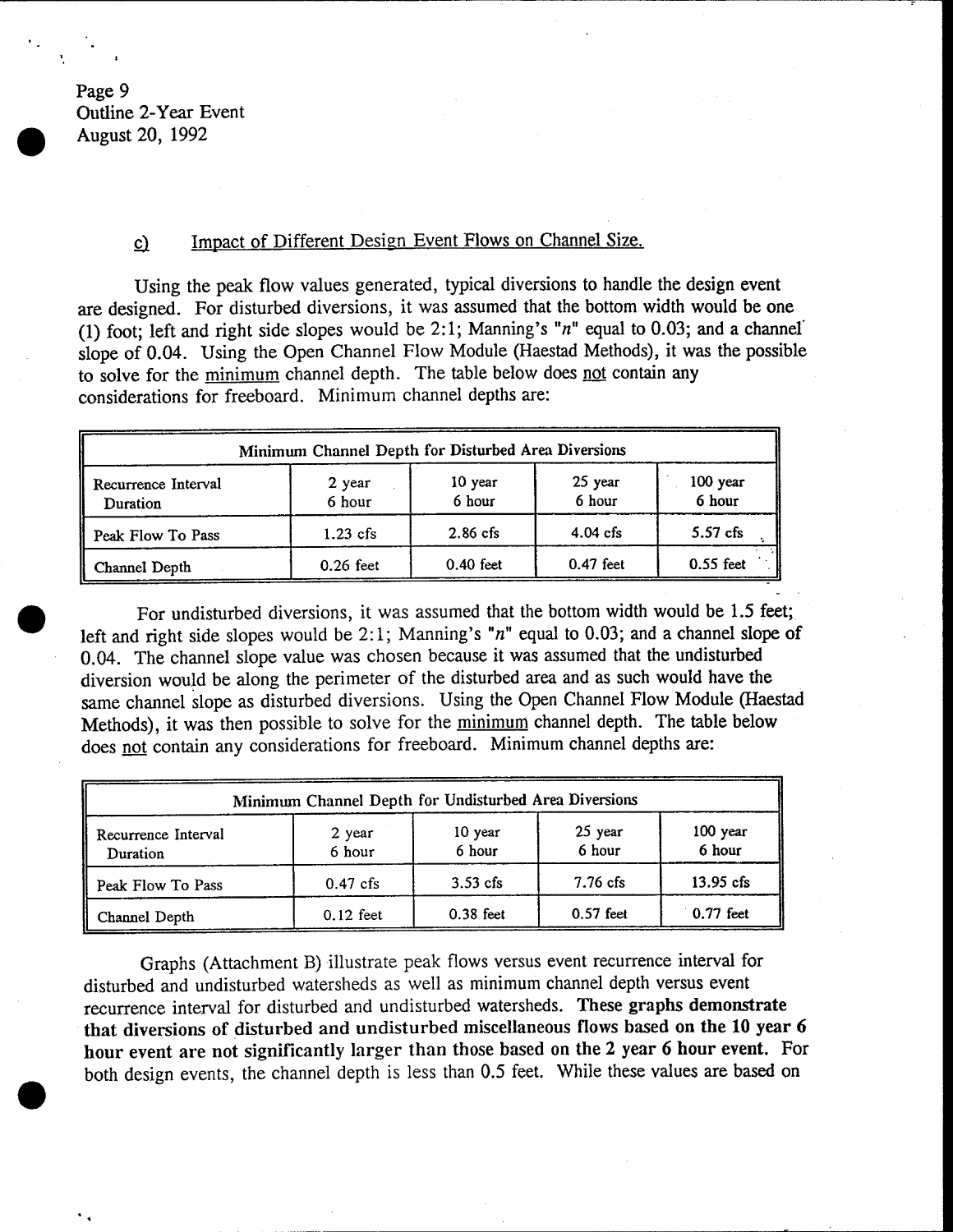Page 10 Outline 2-Year Event August 20, 1992

calculations using assumed watersheds and assumed channel specifications, the results indicate that, on average, channel design based on the l0 year 6 hour precipitation event is not appreciably larger than that of the 2 year 6 hour event. In addition, implementing such design would not be significantly more cost intensive.

Summaries from the Peak program and the Open Channel FIow Module are found in Attachment B.

## IV. SUMMARY OF WESTERN STATES COAL REGULATORY PROGRAM DTVERSION DESIGN REQUIREMENTS

Many states use "the last line of defense" philosophy when sizing ditches, so that if <sup>a</sup> failure occurs, the minimum design criteria is the 10yr.-24hr. storm event for the most downstream disturbed area diversion, While the Division does not require this design criteria, it is recommended that operators consider the design philosophy for incorporation into their respective drainage plans. The following table summarizes design practices currently in use in the western region: "' '-

| <b>State</b> | Temporary                                                                                                                                                   | Permanent                                                         | Exemptions                                  |
|--------------|-------------------------------------------------------------------------------------------------------------------------------------------------------------|-------------------------------------------------------------------|---------------------------------------------|
| Arizona      | 10yr-6hr                                                                                                                                                    | Ephemeral<br>10yr-6hr<br>Intermittent & Perennial<br>100yr-6hr    |                                             |
| Colorado     | $10yr-24hr$                                                                                                                                                 | 100yr-24hr                                                        | $2yr-24$ temp. $+ 10yr-24hr$<br>perm. *     |
| Montana      | 10yr-24hr                                                                                                                                                   | 100yr-24hr                                                        | 2yr-24hr roadside ditches                   |
| New Mexico   | Overland Flow:<br>$2yr-24hr$<br>Last Line Of Defense:<br>10yr-24hr                                                                                          | Ephemeral<br>10yr-24-hr<br>Intermittent & Perennial<br>100yr-24hr |                                             |
| Utah         | 10yr-6hr                                                                                                                                                    | Ephemeral<br>10yr.-6hr.<br>Intermittent & Perennial<br>100yr-6hr  | 2yr-6hr temp. (in place only<br>months) $*$ |
| Wyoming      | Intermittent & perennial:<br>10yr-6hr<br>$<$ 3 yrs.:<br>$25yr$ -6 $hr$<br>$3-10$ yrs.:<br>11-20yrs.: 50yr-6hr<br>> 20 yrs.: 100yr-6hr<br>Ephemeral: 2yr-6hr | 100yr-6hr                                                         | Based on Probability of<br>Failure          |

\* not desired alternatives but allowed under special circumstances.